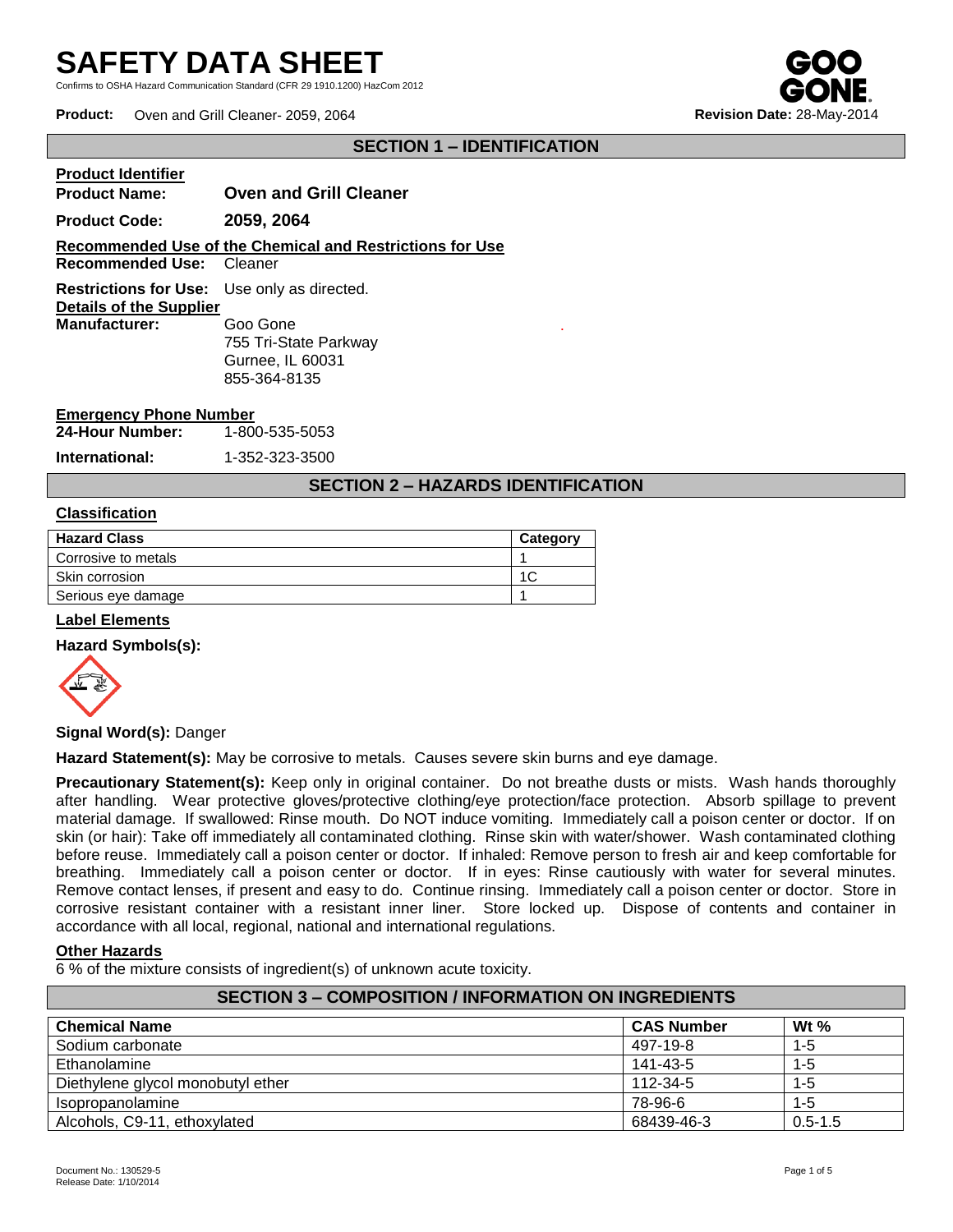Confirms to OSHA Hazard Communication Standard (CFR 29 1910.1200) HazCom 2012

**Product:** Oven and Grill Cleaner- 2059, 2064 **Revision Date:** 28-May-2014

The exact percentage (concentration) of composition has been withheld as a trade secret in accordance with paragraph (i) of §1910.1200.

# **SECTION 4 – FIRST AID MEASURES**

#### **First Aid Measures**

**Inhalation:** If inhaled and if breathing is difficult, remove victim to fresh air and keep at rest in a position comfortable for breathing. Immediately call a POISON CENTER or doctor/physician.

**Eye Contact:** In case of contact, immediately flush eyes with plenty of water for at least 15 minutes. If easy to do, remove contact lenses, if worn. Get medical attention immediately.

**Ingestion:** If swallowed, do NOT induce vomiting unless directed to do so by medical personnel. Never give anything by mouth to an unconscious person. Immediately call a POISON CENTER or doctor/physician.

**Skin:** In case of contact, immediately flush skin with plenty of water. Remove contaminated clothing and shoes. Wash clothing before reuse. Immediately call a POISON CENTER or doctor/physician.

# **Most Important Symptoms and Effects (Acute and Delayed)**

**Inhalation:** May be harmful if inhaled. May cause respiratory tract irritation.

**Eye Contact:** Causes serious eye damage. Symptoms include discomfort or pain, excess blinking and tear production, with marked redness and swelling of the conjunctiva. May cause burns.

**Ingestion:** May be harmful if swallowed. May cause stomach distress, nausea or vomiting.

**Skin:** Causes severe skin burns. Symptoms may include redness, pain, blisters.

#### **Indication of any Immediate Medical Attention and Special Treatment Needed**

**Note to Physician:** Treat symptomatically.

# **SECTION 5 – FIRE FIGHTING MEASURES**

#### **Extinguishing Media**

**Suitable:** Treat for surrounding material.

**Unsuitable:** None known.

#### **Specific Hazards Arising from Chemical**

Products of combustion include but are not limited to: oxides of carbon.

#### **Protective Equipment and Precautions for Firefighters**

Keep upwind of fire. Wear full fire fighting turn-out gear (full Bunker gear) and respiratory protection (SCBA).

# **SECTION 6 – ACCIDENTAL RELEASE MEASURES**

#### **Personal Precautions, Protective Equipment, and Emergency Procedures**

**Personal Precautions:** Use personal protection recommended in Section 8. Isolate the hazard area and deny entry to unnecessary and unprotected personnel.

**Environmental Precautions:** See Section 12 for ecological information.

### **Methods and Material for Containment and Cleaning Up**

Contain and/or absorb spill with inert material (e.g. sand, vermiculite), then place in a suitable container. Do not flush to sewer or allow to enter waterways. Use appropriate Personal Protective Equipment (PPE). Scoop up material and place in a disposal container. Absorb spillage to prevent material damage. Provide ventilation.

# **SECTION 7 – HANDLING AND STORAGE**

### **Precautions for Safe Handling**

**Handling:** Do not get in eyes, on skin, or on clothing. Do not breathe dust/fume/gas/mist/vapors/spray. Do not swallow. Handle open container with care. When using do not eat, drink or smoke.

**General Hygiene Advice:** Launder contaminated clothing before use. Wash hands before eating, drinking, or smoking.

#### **Conditions for Safe Storage, Including any Incompatibilities**

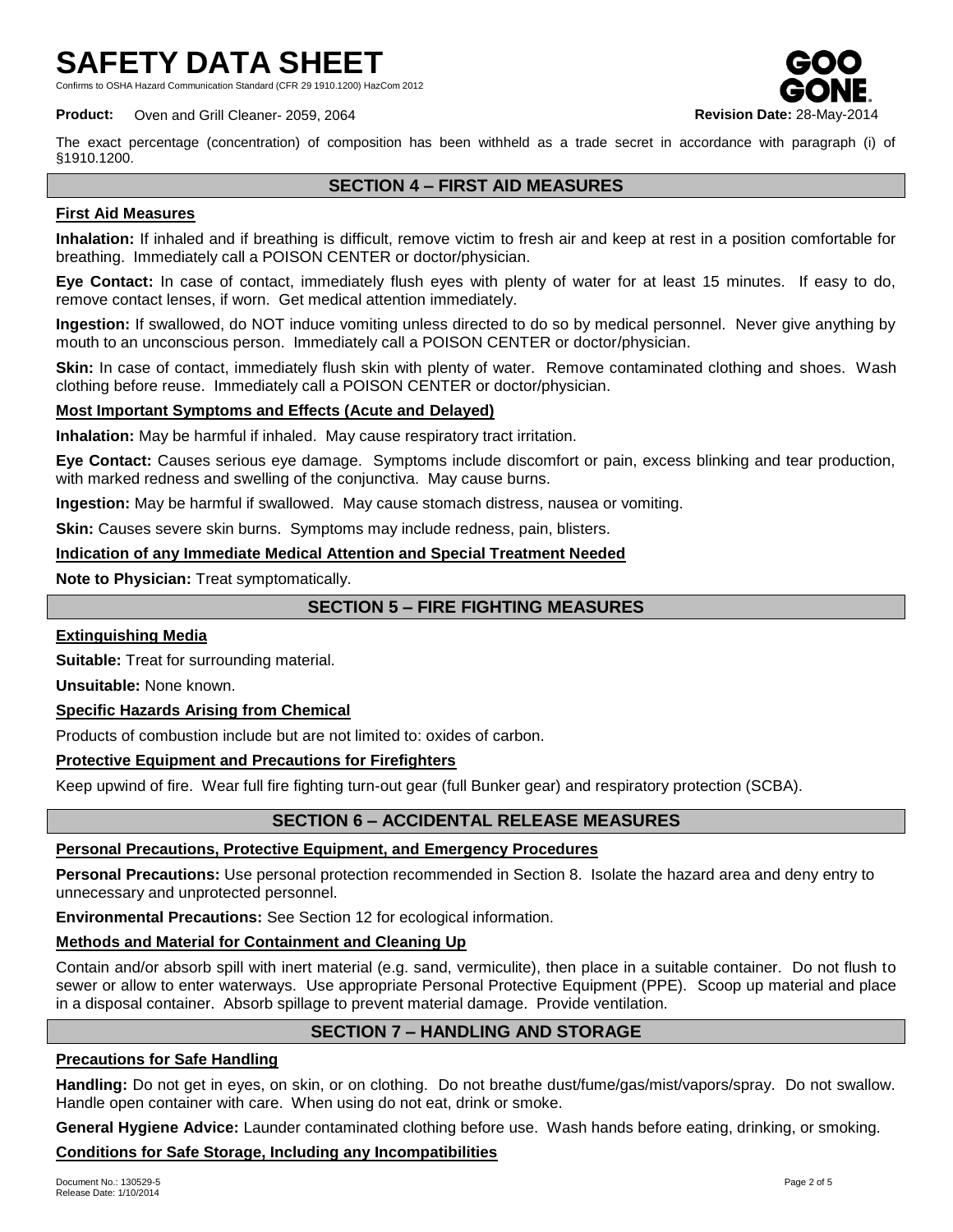Confirms to OSHA Hazard Communication Standard (CFR 29 1910.1200) HazCom 2012

**Product:** Oven and Grill Cleaner- 2059, 2064 **Revision Date: 28-May-2014** Revision Date: 28-May

**Storage Conditions:** Keep out of the reach of children. Store in original container or corrosive resistant and/or lined container. Keep container tightly closed. Store locked up.

#### **Incompatible Materials:** Metals

# **SECTION 8 – EXPOSURE CONTROLS/PERSONAL PROTECTION**

### **Control Parameters**

#### **Exposure Guidelines:**

| <b>Chemical Name</b>                         | <b>ACGIH TLV</b> | <b>OSHA PEL</b> | <b>NIOSH IDLH</b> |
|----------------------------------------------|------------------|-----------------|-------------------|
| Sodium carbonate (497-19-8)                  | Not available    | Not available   | Not available     |
| Ethanolamine (141-43-5)                      | 3 ppm            | 6 mg/m $3$      | Not available     |
| Diethylene glycol monobutyl ether (112-34-5) | 10 ppm           | Not available   | Not available     |
| Isopropanolamine (78-96-6)                   | Not available    | Not available   | Not available     |
| Alcohols, C9-11, ethoxylated (68439-46-3)    | Not available    | Not available   | Not available     |

# **Appropriate Engineering Controls**

Use ventilation adequate to keep exposures (airborne levels of fume, vapor, etc.) below recommended exposure limits.

#### **Individual Protection Measures**

**Respiratory Protection:** None required for normal use.In case of insufficient ventilation, wear suitable respiratory equipment. Respirator selection must be based on known or anticipated exposure levels, the hazards of the product and the safe working limits of the selected respirator.

**Skin and Body Protection:** Wear suitable protective clothing.

**Eye/Face Protection:** Wear approved eye protection (properly fitted dust- or splash-proof chemical safety goggles) and face protection (face shield).

**General Work/Hygienic Practices:** Do not eat, smoke or drink where material is handled, processed or stored. Wash hands carefully before eating or smoking. Handle in accordance with good industrial hygiene and safety practice.

# **SECTION 9 – PHYSICAL AND CHEMICAL PROPERTIES**

**Appearance:** Viscous beige liquid

**Odor:** Citrus

**Odor threshold:** Not determined

**pH:** 11.3

**Melting point/freezing point:** Not determined

**Initial boiling point and boiling range:** Not determined

**Flash point:** >93.3°C (>200°F) TCC

**Evaporation rate:** Not determined

**Flammability (solid, gas):** Not flammable

**Upper/lower flammability or explosive limits:** Not determined

**Vapor pressure:** Not determined

**Vapor density:** Not determined

**Relative density:** 1.02

**Solubility(ies):** Not determined

**Partition coefficient (n-octanol/water):** Not determined

**Auto-ignition temperature:** Not determined

**Decomposition temperature:** Not determined

**Viscosity:** Not determined

# **SECTION 10 – STABILITY AND REACTIVITY**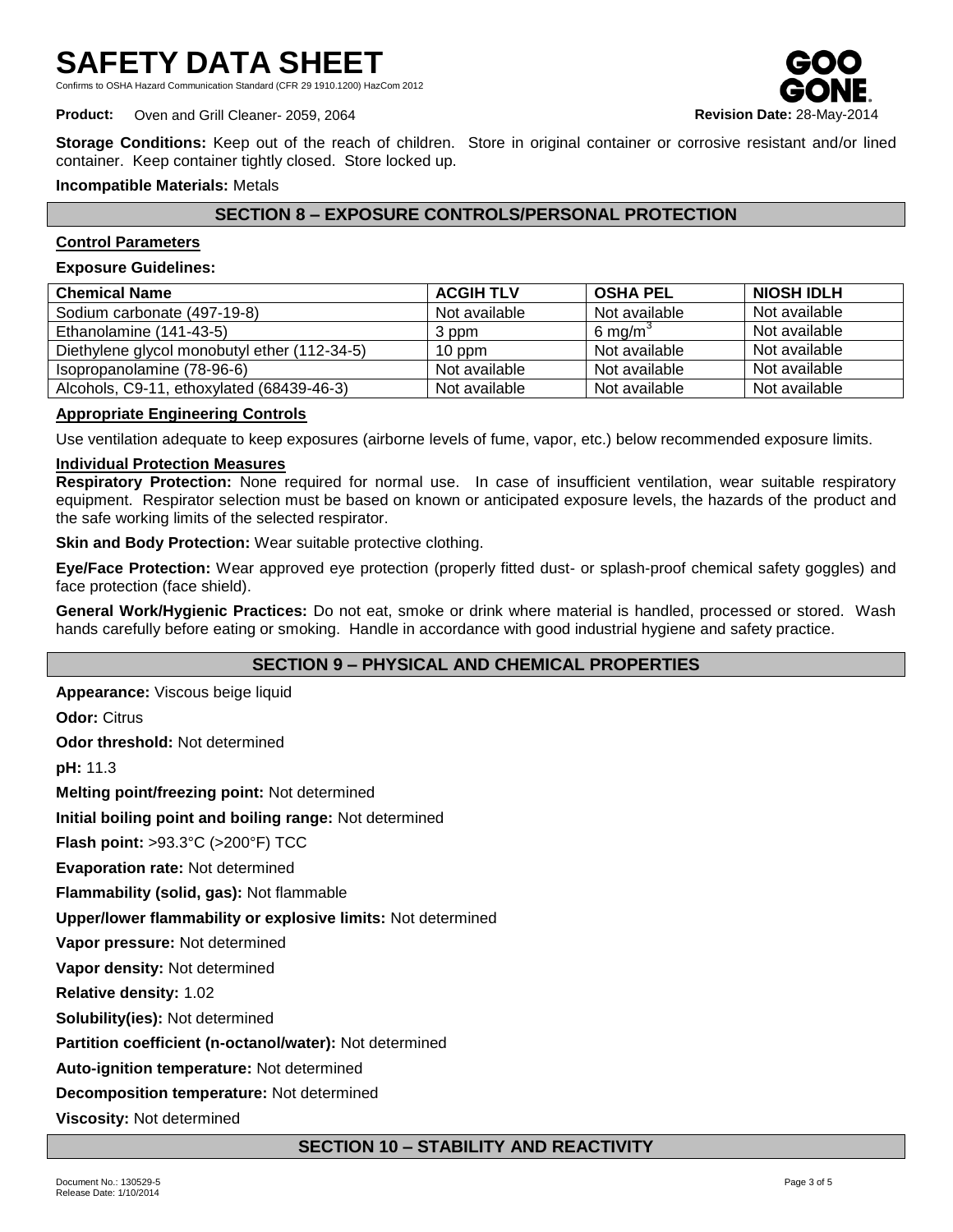Confirms to OSHA Hazard Communication Standard (CFR 29 1910.1200) HazCom 2012

**Product:** Oven and Grill Cleaner- 2059, 2064 **Revision Date:** 28-May-2014

**Reactivity:** No dangerous reaction known under conditions of normal use. May be corrosive to metals.

**Chemical stability:** Stable under recommended storage conditions.

**Possibility of hazardous reactions:** None under normal use.

**Conditions to avoid:** Heat. Incompatible materials.

**Incompatible materials:** Metals

**Hazardous decomposition products:** May include and are not limited to: oxides of carbon.

# **SECTION 11 - TOXICOLOGICAL INFORMATION**

#### **I Information on Toxicological Effects**

**Likely Routes of Exposure:** Inhalation, skin contact, eye contact, ingestion

#### **Information Related to Physical, Chemical, and Toxicological Effects**

See section 4 of this SDS.

#### **Delayed and Immediate Effects as well as Chronic Effects from Short and Long-term Exposure**

**Carcinogenicity: NTP:** No **IARC:** No **OSHA:** No

### **Numerical Measures of Toxicity**

| <b>Product</b>   |                     |
|------------------|---------------------|
| ATE (oral)       | $>$ 2000 mg/kg, rat |
| ATE (dermal)     | >2000 mg/kg, rabbit |
| ATE (inhalation) | Not available       |

#### **Component Information:**

| <b>Chemical Name</b>                         | Oral LD50        | <b>Dermal LD50</b>  | <b>Inhalation LC50</b> |
|----------------------------------------------|------------------|---------------------|------------------------|
| Sodium carbonate (497-19-8)                  | 4090 mg/kg (rat) | 2210 mg/kg (mouse)  | Not available          |
| Ethanolamine (141-43-5)                      | 1720 mg/kg (rat) | 1025 mg/kg (rabbit) | Not available          |
| Diethylene glycol monobutyl ether (112-34-5) | 3384 mg/kg (rat) | 2700 mg/kg (rabbit) | Not available          |
| Isopropanolamine (78-96-6)                   | 1715 mg/kg (rat) | 1640 µl/kg (rabbit) | Not available          |
| Alcohols, C9-11, ethoxylated (68439-46-3)    | 1378 mg/kg (rat) | >2 g/kg (rabbit)    | Not available.         |

# **SECTION 12 - ECOLOGICAL INFORMATION**

**Ecotoxicity:** Not established

**Persistence and degradability:** Not established

**Bioaccumulative potential:** Not established

**Mobility in soil:** No additional information available

**Other adverse effects:** No additional information available

# **SECTION 13 – DISPOSAL CONSIDERATIONS**

See section 8 of this SDS for exposure controls and personal protection.

Dispose of the product and container in accordance with all applicable local, state, and federal regulations.

### **SECTION 14 – TRANSPORT INFORMATION**

**Note:** Classification changes based on quantity, packaging, and method of shipment. See current shipping paper for most up to date shipping information.

UN3267, Corrosive liquid, basic, organic, n.o.s (Sodium carbonate, ethanolamine, isopropanolamine), 8, PG III

**DOT (Ground):** Limited quantity

**IATA (Air):** Regulated

**IMDG (Vessel):** Limited quantity